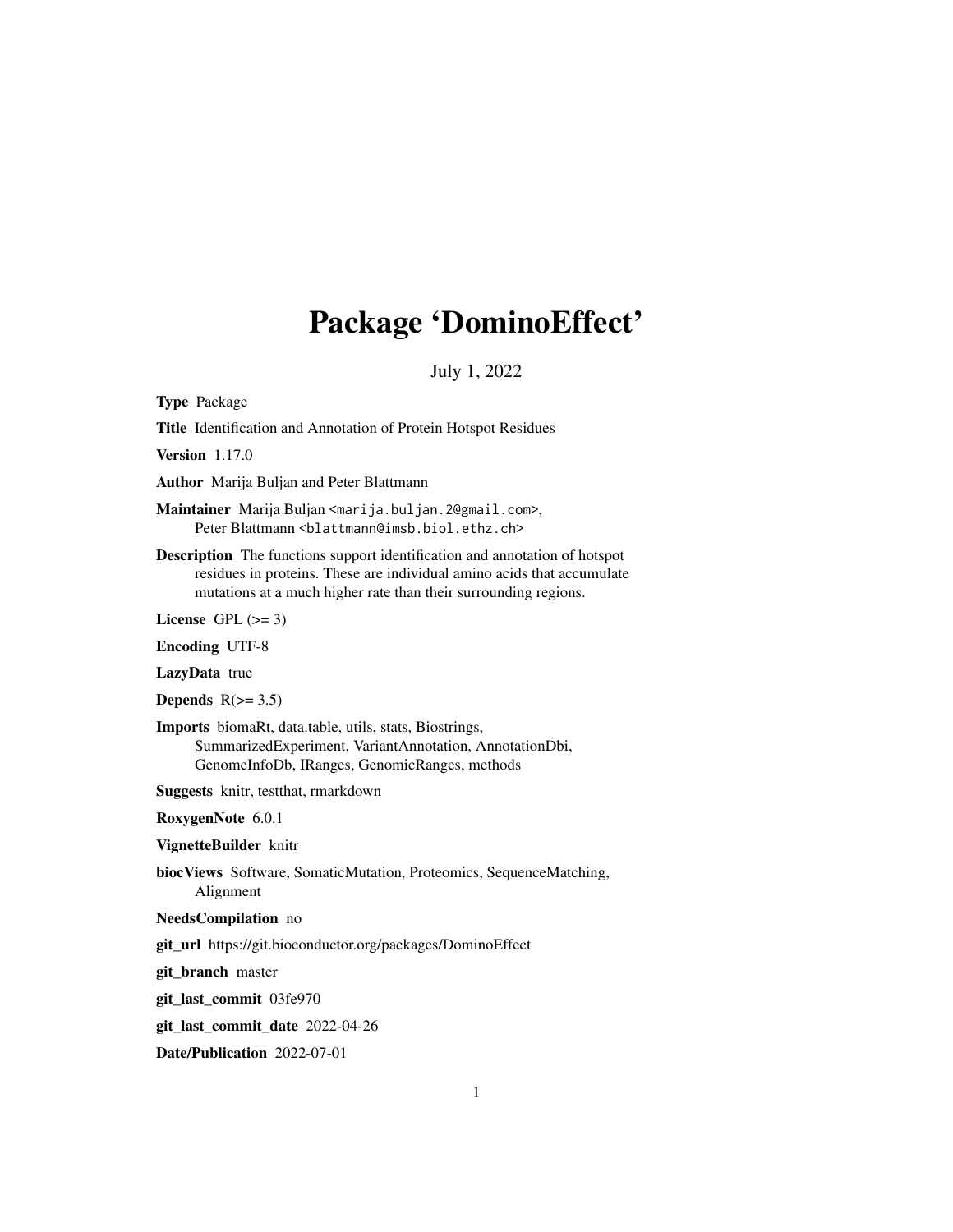# <span id="page-1-0"></span>R topics documented:

| Index |                                                                                                                    | 10 |
|-------|--------------------------------------------------------------------------------------------------------------------|----|
|       | map_to_func_elem $\dots \dots \dots \dots \dots \dots \dots \dots \dots \dots \dots \dots \dots \dots \dots \dots$ |    |
|       |                                                                                                                    |    |
|       |                                                                                                                    |    |
|       |                                                                                                                    |    |
|       |                                                                                                                    |    |
|       |                                                                                                                    |    |
|       |                                                                                                                    |    |
|       |                                                                                                                    |    |

align\_to\_unip *Align protein segnent around the hotspot to the UniProt/Swiss-Prot KB sequence.*

# Description

This function alignes the Ensembl protein region with a hotspot to the UniProt sequence. The Ensembl region encompasses 15 amino acids where the hotspot is in the middle. If the hotspot was at the protein start or end the region is still 15 amino acids long, but the hotspot position is shifted.

### Usage

align\_to\_unip(ens.seq, uni.seq, ensembl\_mut\_position)

### Arguments

| ens.seg              | AAString object with the Ensembl protein sequence corresponding to the repre-<br>sentative transcript. |
|----------------------|--------------------------------------------------------------------------------------------------------|
| uni.seg              | AAString with the UniProt sequence for the identifier matching the Ensembl<br>gene name.               |
| ensembl_mut_position |                                                                                                        |
|                      | Numeric vector defining the hotspot position in the Ensembl sequence, i.e. in<br>the ens.seq           |

# Value

Returns a list where the first element is a character vector defining whether there was a significant alignment and the second element provides the hotspot position in the UniProt sequence.

# Author(s)

Marija Buljan <br/> <br/> dimsb.biol.ethz.ch> Peter Blattmann <br/> <br/>dimann@imsb.biol.ethz.ch>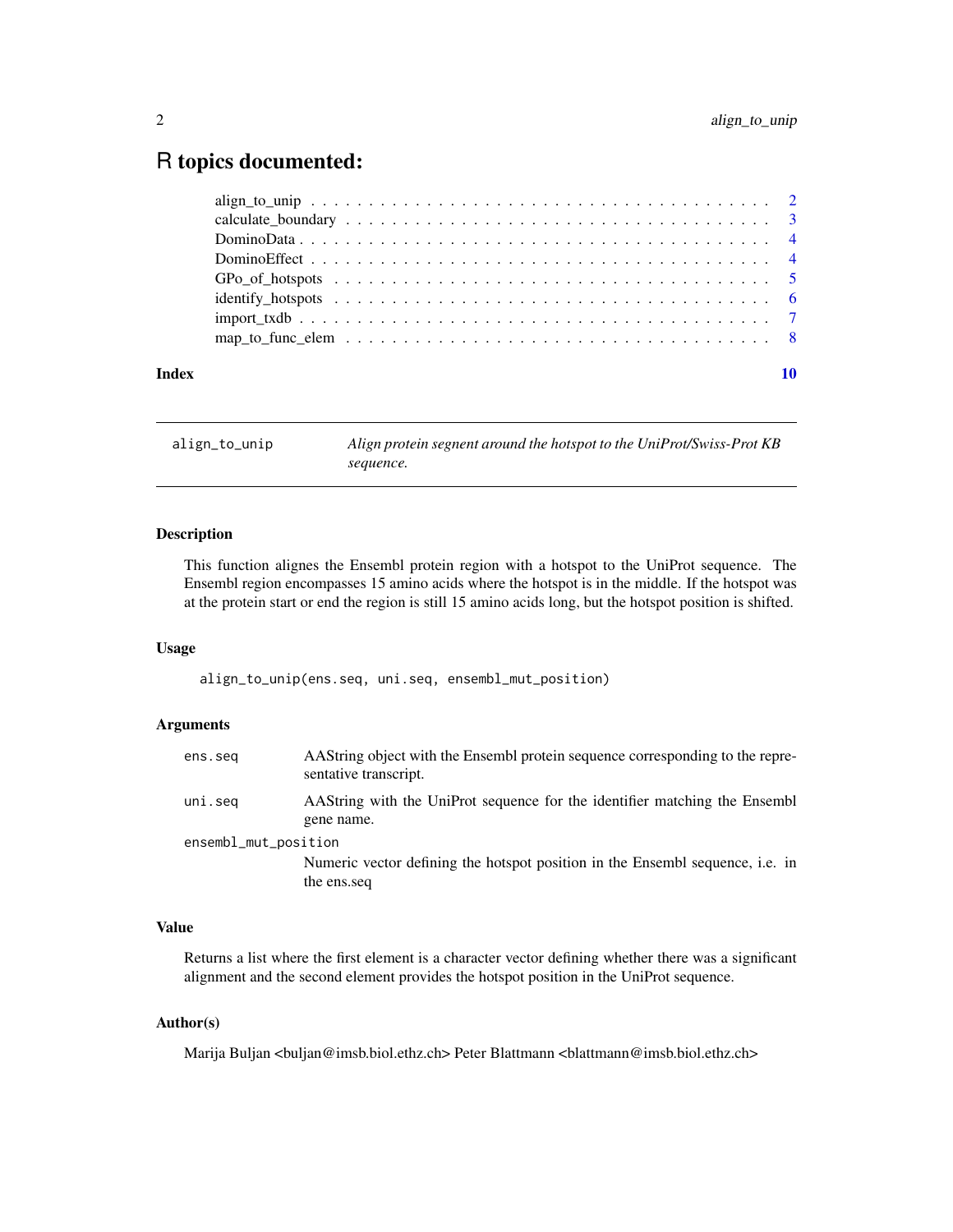# <span id="page-2-0"></span>calculate\_boundary 3

library(Biostrings)

### Examples

```
ens.seq <- AAString("MDLSALREEVQNVINAMQKILECPICLELIKEPVSTKCDHIFCKFCMLK")
uni.seq <- AAString("MDLSALRVEEVQNVINAMQKILECPICLELIKEPVSTKCDHIFCKFCMLA")
ensembl_mut_position <- 25
```

```
align_to_unip(ens.seq, uni.seq, ensembl_mut_position)
```
calculate\_boundary *calculate\_boundary*

#### Description

The function calculates boundaries of sequence windows around the mutation. It is possible to define up to two window lengths. If the mutation is close to the start or end of the protein, the region is extended into the other direction to keep the indicated size

# Usage

calculate\_boundary(mut\_pos\_numeric, length\_aa, flanking\_region)

# Arguments

| mut_pos_numeric |                                        |
|-----------------|----------------------------------------|
|                 | Amino acid position of mutation        |
| length_aa       | Length of transcript in amino acids    |
| flanking_region |                                        |
|                 | Vector containing two flanking regions |

# Value

returns a list with the boundaries for the two regions

# Author(s)

Marija Buljan <br/> <br/> dimsb.biol.ethz.ch> Peter Blattmann <br/> <br/>dimann@imsb.biol.ethz.ch>

#### Examples

```
calculate_boundary(250, 500, c(200, 300))
calculate_boundary(250, 500, 300)
```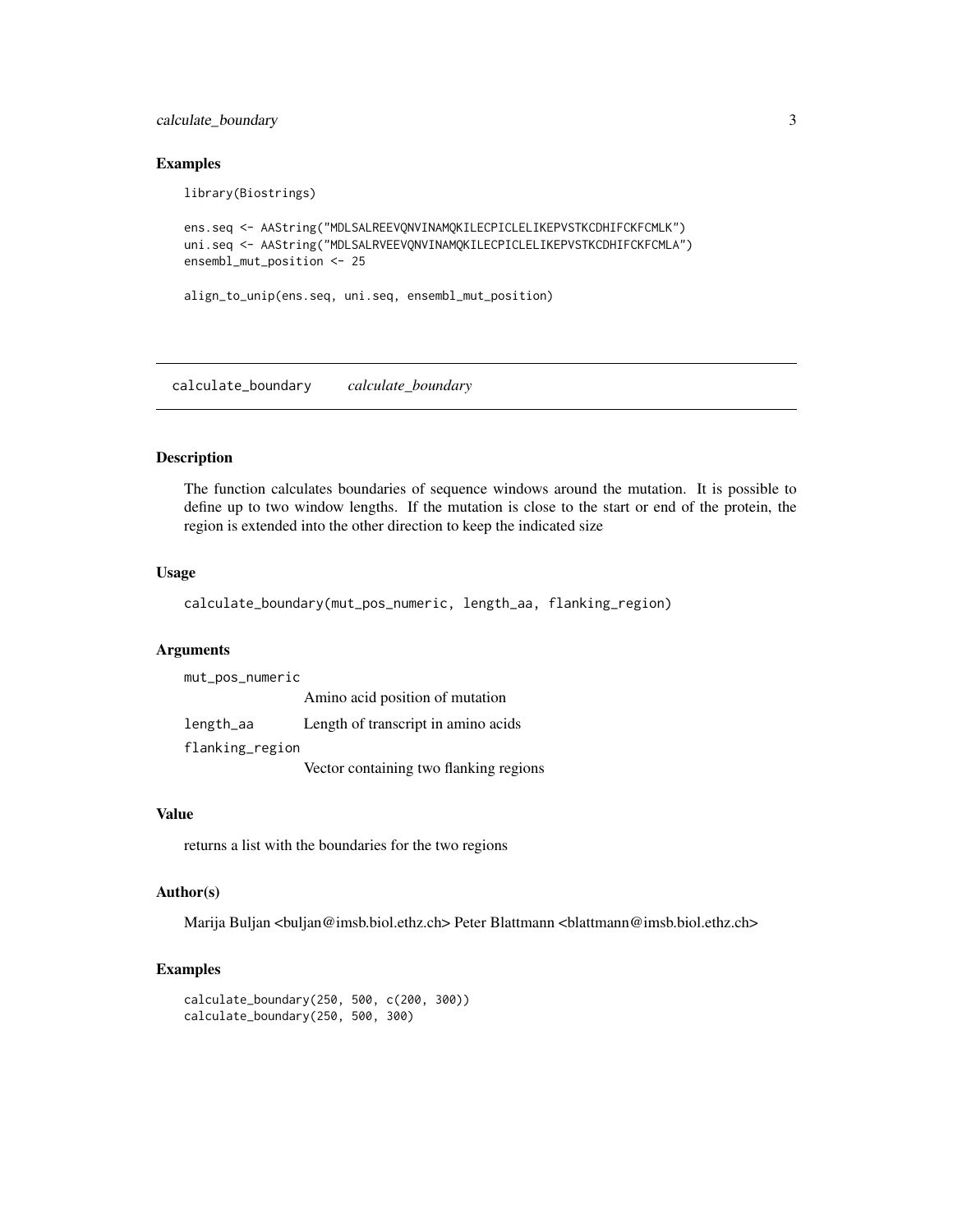<span id="page-3-0"></span>DominoData *Sample data*

# Description

Sample Data

### Author(s)

Marija Buljan <br/>buljan@imsb.biol.ethz.ch> Peter Blattmann <br/>blattmann@imsb.biol.ethz.ch>

DominoEffect *Identification of significant mutation hotspot residues.*

# Description

The function identifies individual amino acid residues, which accumulate a high fraction of the overall mutation load within a protein. After detecting mutation hotspots, the function obtains UniProt/Swiss-Prot KB functional and structural annotations for the affected protein regions and checks for the sequence agreement.

#### Usage

DominoEffect(mutation\_dataset, gene\_data, snp\_data,  $min_n_muts = 5$ , MAF\_thresh = 0.01, flanking\_region =  $c(200, 300)$ , poisson.thr =  $0.01$ , percentage.thr =  $0.15$ , ratio.thr = 45, approach = "percentage",  $write_to_file = "NO")$ 

# Arguments

| mutation_dataset |                                                                                                                                         |
|------------------|-----------------------------------------------------------------------------------------------------------------------------------------|
|                  | Object containing a table with the mutation data (e.g. TCGA point mutations<br>mapped to protein level).                                |
| gene_data        | DominoData object containing information about Ensembl gene annotations:<br>gene identifiers and regresentative transcript cDNA length. |
| snp_data         | Object containing a table with information on population SNPs.                                                                          |
| $min_n$ -muts    | Numeric vector defining a minimum number of mutations that need to occur at<br>the same residue. Default: 5                             |
| MAF_thresh       | Numeric vector that defines Minor allele frequency threshold for considering<br>reported mutations as population SNPs.                  |
| flanking_region  |                                                                                                                                         |
|                  | Numeric vector that defines size of a window around the mutation that will be<br>considered. Up to two window sizes are allowed.        |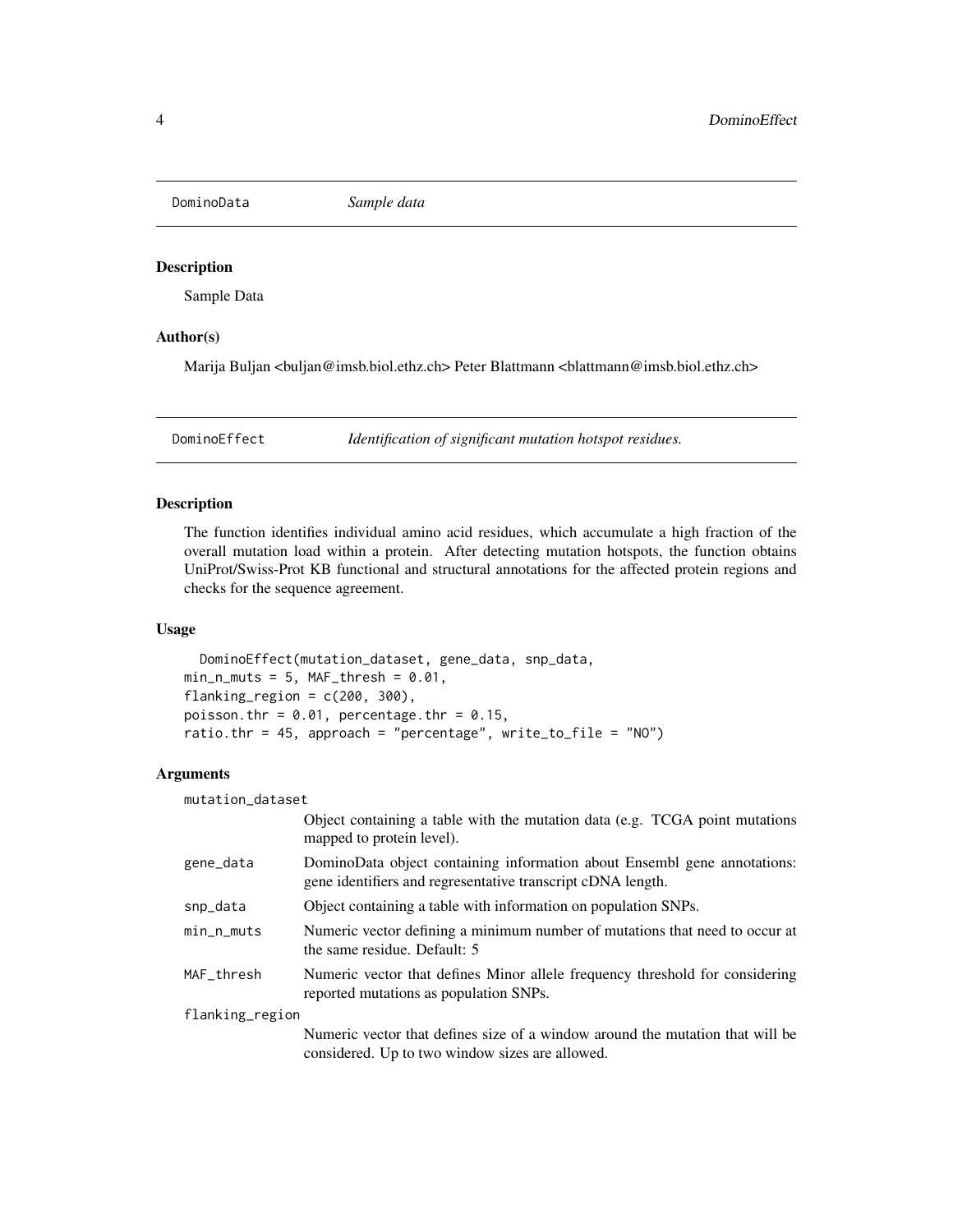<span id="page-4-0"></span>

| poisson.thr   | Numeric vector that defines a treshold for the adjusted p-value. Residues with<br>an associated p-value that is lower than the defined value are reported. Default:<br>0.01                                                 |
|---------------|-----------------------------------------------------------------------------------------------------------------------------------------------------------------------------------------------------------------------------|
|               | percentage. thr Number defining the fraction of mutations within the window that need to fall<br>on a single residue in order for it to be classified as a hotspot. Default: 0.15                                           |
| ratio.thr     | Number defining a requirement that a number of mutations on a single residue<br>should exceed what would be expected by chance given a background mutation<br>rate in the window (i.e. the surrounding region). Default: 45 |
| approach      | Option to define selection criteria to use precentage thr or ratio thr as criterion<br>for finding single residue mutation clusters. Options: "both", "percentage" or<br>"ratio". Default = "percentage"                    |
| write_to_file | Option if the identified and annotated hotspots should be written to a file (YES<br>or NO). Default: NO                                                                                                                     |

# Value

Results table

# Author(s)

Marija Buljan <br/> <br/> dimsb.biol.ethz.ch> Peter Blattmann <br/> <br/>dimann@imsb.biol.ethz.ch>

# Examples

```
data("SnpData", package = "DominoEffect")
data("TestData", package = "DominoEffect")
data("DominoData", package = "DominoEffect")
hotspot_mutations <- DominoEffect(mutation_dataset = TestData,
gene_data = DominoData, snp_data = SnpData)
```
GPo\_of\_hotspots *Converts hotspot mutation table into a GPo object*

# Description

This function converts the genomic information on hotspot mutations into a GPo object.

### Usage

```
GPo_of_hotspots(hotspot_mutations)
```
#### Arguments

hotspot\_mutations

Data frame with information on hotspot mutations generated by the DominoEffect package.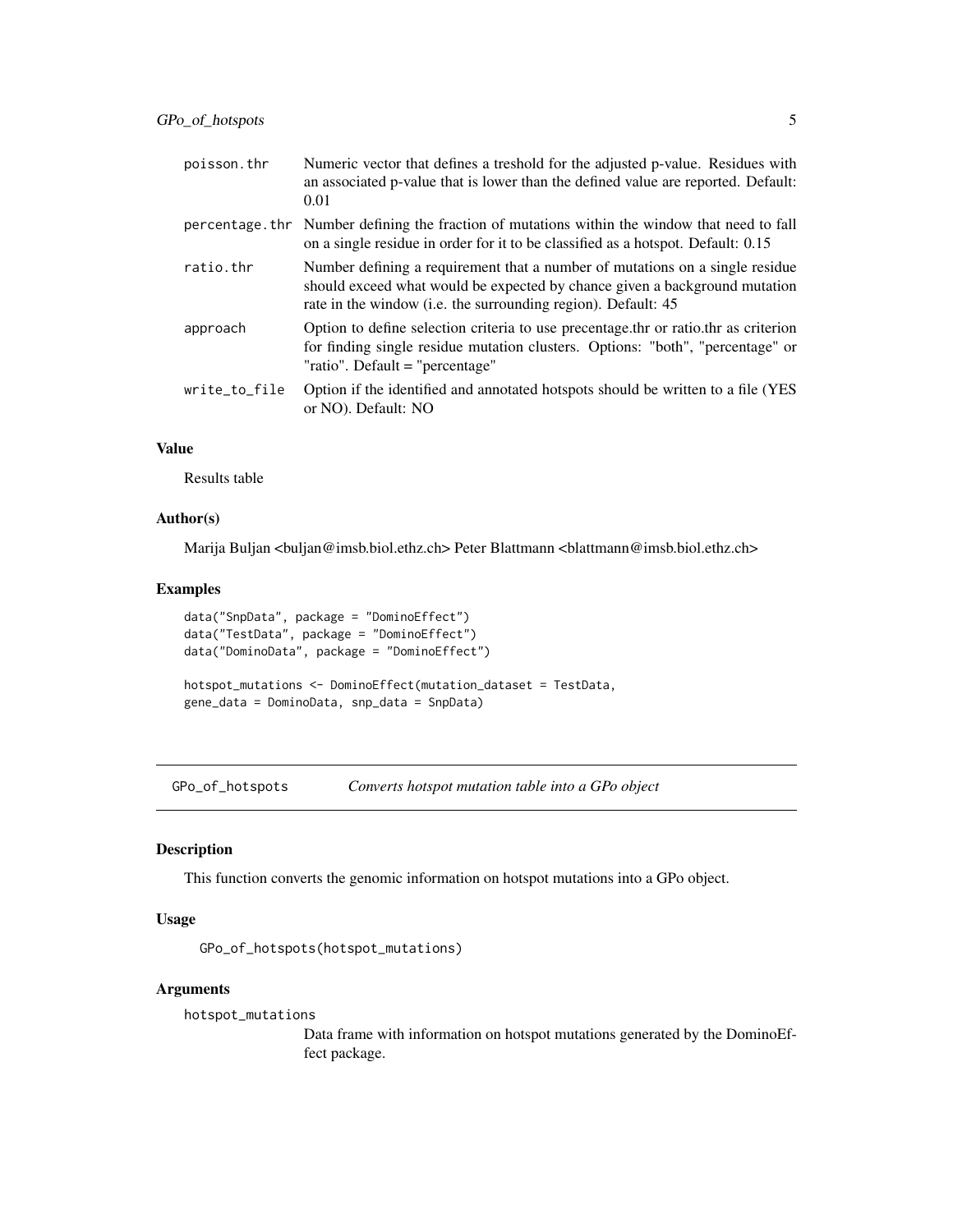# <span id="page-5-0"></span>Value

GPo object that contains the genomic information on hotspot mutations.

#### Author(s)

Marija Buljan <br/> <br/>  $\Diamond$ imsb.biol.ethz.ch> Peter Blattmann <br/> <br/> <br/>dattmann@imsb.biol.ethz.ch>

#### Examples

```
data("SnpData", package = "DominoEffect")
data("TestData", package = "DominoEffect")
data("DominoData", package = "DominoEffect")
hotspot_mutations <- DominoEffect(mutation_dataset = TestData,
gene_data = DominoData, snp_data = SnpData)
GPo_of_hotspots(hotspot_mutations)
```
identify\_hotspots *Identify hotspots*

### Description

The function identify protein hotspot mutation residues

#### Usage

```
identify_hotspots(mutation_dataset, gene_data,
snp\_data, min_n_muts = 5, MAF_thresh = 0.01, flanking_region = c(200, 300),
poisson.thr = 0.01, percentage.thr = 0.15, ratio.thr = 45, approach = "percentage")
```
# Arguments

| mutation_dataset |                                                                                                                                                   |
|------------------|---------------------------------------------------------------------------------------------------------------------------------------------------|
|                  | Object containing a table with the mutation data (e.g. TCGA point mutations<br>mapped to protein level).                                          |
| gene_data        | Data frame or Txdb object containing information about Ensembl gene annota-<br>tions: gene identifiers and regresentative transcript cDNA length. |
| snp_data         | Object containing a table or vcf object with information on population SNPs.                                                                      |
| min_n_muts       | Numeric vector defining a minimum number of mutations that need to occur at<br>the same residue. Default: 5                                       |
| MAF_thresh       | Numeric vector that defines Minor allele frequency threshold for considering<br>reported mutations as population SNPs.                            |
| flanking_region  |                                                                                                                                                   |
|                  | Numeric vector that defines size of a window around the mutation that will be<br>considered. Up to two window sizes are allowed.                  |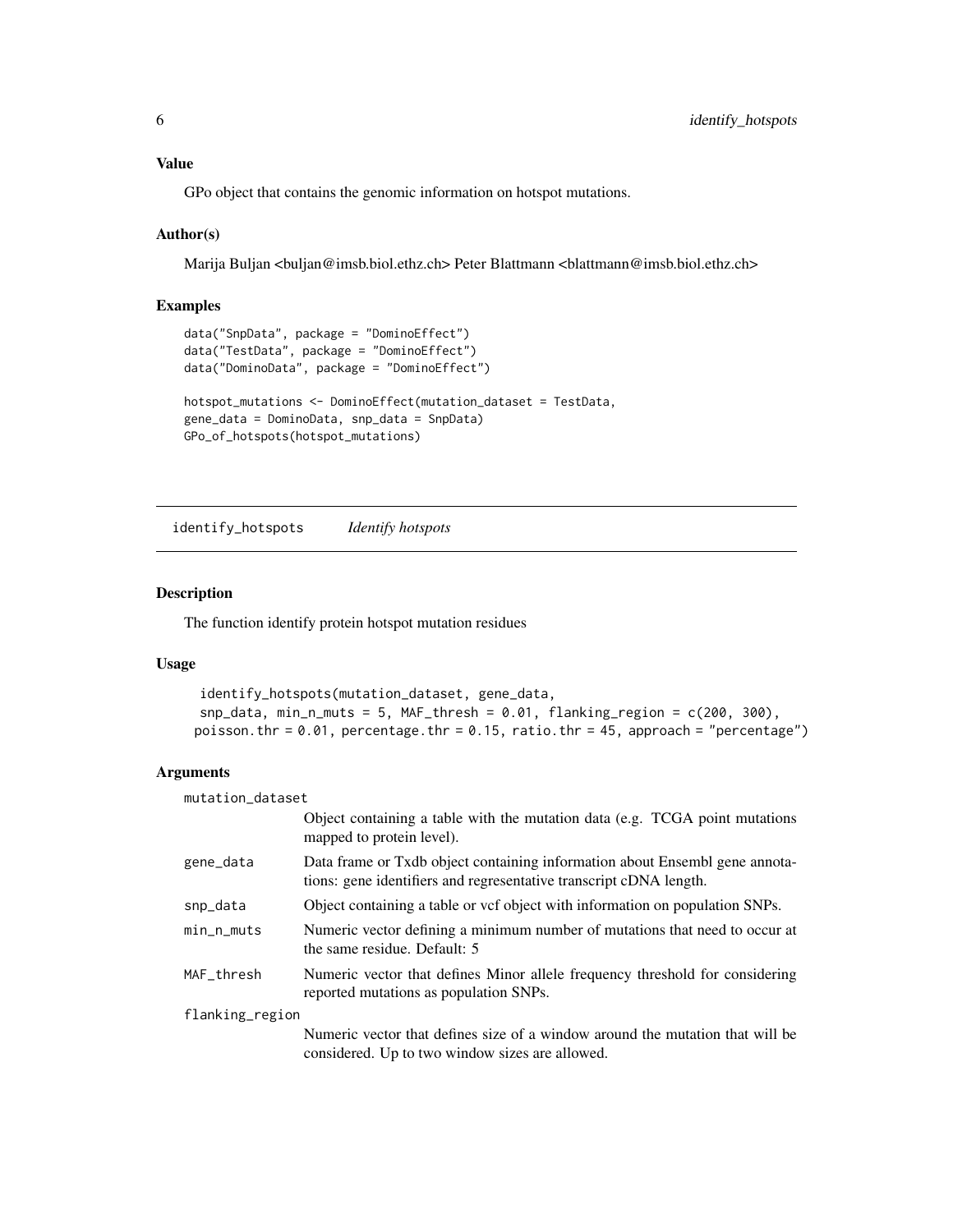# <span id="page-6-0"></span>import\_txdb 7

| poisson.thr | Numeric vector that defines a treshold for the adjusted p-value. Residues with<br>an associated p-value that is lower than the defined value are reported. Default:<br>0.01                                                 |
|-------------|-----------------------------------------------------------------------------------------------------------------------------------------------------------------------------------------------------------------------------|
|             | percentage. thr Number defining the fraction of mutations within the window that need to fall<br>on a single residue in order for it to be classified as a hotspot. Default: 0.15                                           |
| ratio.thr   | Number defining a requirement that a number of mutations on a single residue<br>should exceed what would be expected by chance given a background mutation<br>rate in the window (i.e. the surrounding region). Default: 45 |
| approach    | Option to define selection criteria to use precentage thr or ratio thr as criterion<br>for finding single residue mutation clusters. Options: "both", "percentage" or<br>"ratio". Default = "percentage"                    |

#### Value

An object containing information on the significant hotspots, associated Gene and protein identifiers, number of mutations, percentage of mutations within defined windows that map to the same residue and associated p-values.

#### Author(s)

Marija Buljan <br/>  $\leq$  huljan@imsb.biol.ethz.ch> Peter Blattmann <br/>  $\leq$  hattmann@imsb.biol.ethz.ch>

#### Examples

```
data("SnpData", package = "DominoEffect")
data("TestData", package = "DominoEffect")
data("DominoData", package = "DominoEffect")
hotspot_mutations <- identify_hotspots(mutation_dataset = TestData,
   gene_data = DominoData, snp_data = SnpData)
```
import\_txdb *Imports txdb data and converts it into format required for DominoEffect package*

### Description

This function imports txdb data and converts into a data frame used in the DominoEffect package only extracting the required information from the txdb object.

# Usage

```
import_txdb(txdb_object)
```
#### Arguments

txdb\_object TxDB Object, e.g. from makeTxDbFromEnsembl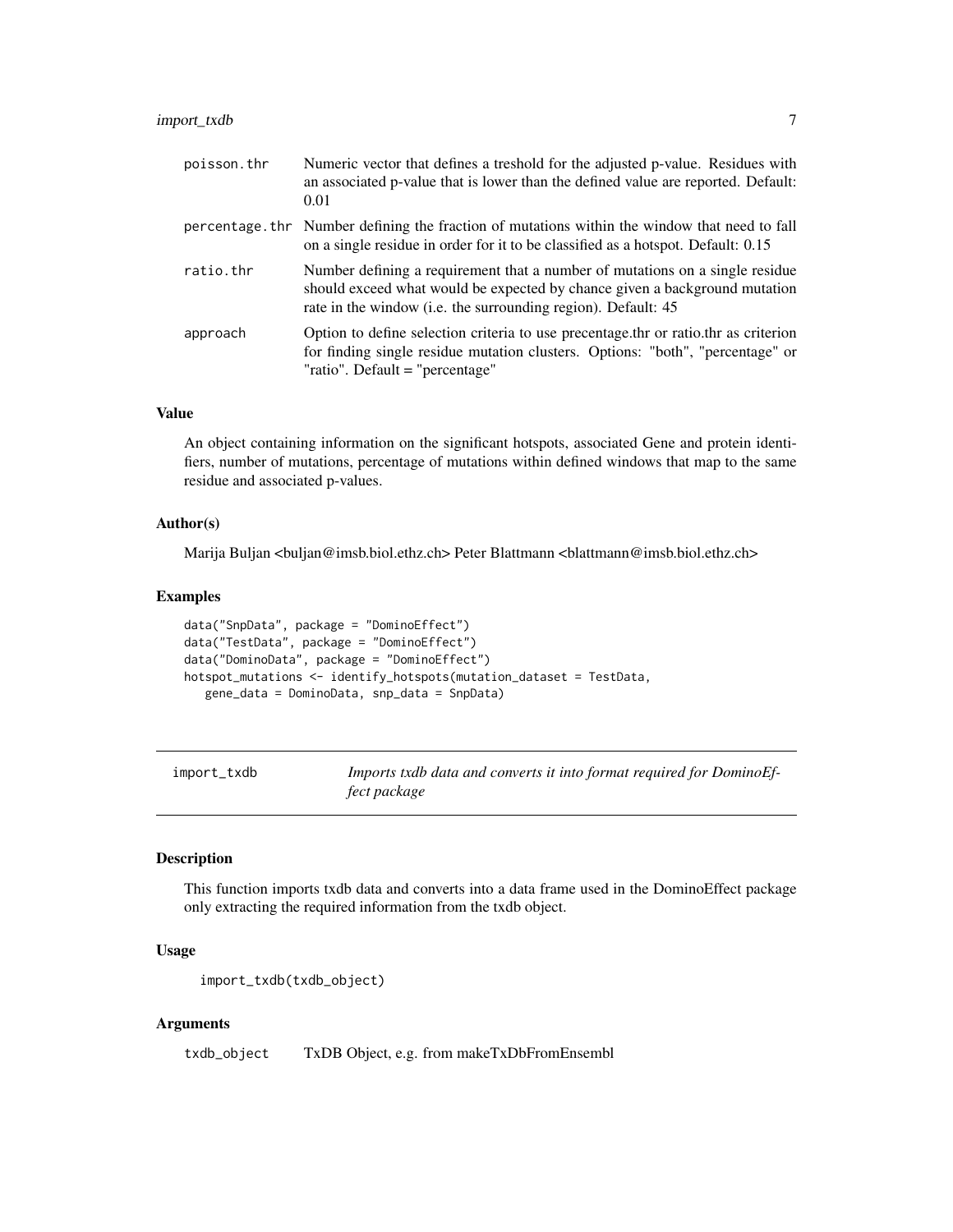# <span id="page-7-0"></span>Value

Data frame that can be used in DominoEffect package.

#### Author(s)

Marija Buljan <buljan@imsb.biol.ethz.ch> Peter Blattmann <blattmann@imsb.biol.ethz.ch>

#### Examples

```
#EnsTxDB <- makeTxDbFromEnsembl(organism="Homo sapiens", release=73,
# server="ensembldb.ensembl.org")
#DominoData <- import_txdb(EnsTxDB)
#head(DominoData)
```
map\_to\_func\_elem *Functional annotation of significant hotspot residues.*

# Description

This function retrieves Uniprot annotations for th efunctional elements in the proteins with significant hotspots and overlaps and maps the hotspot residues to these.

# Usage

map\_to\_func\_elem(hotspot\_results, write\_to\_file = "NO", ens\_release = "75")

# Arguments

| hotspot_results |                                                                                                                                                                                                                                                                                                                                    |
|-----------------|------------------------------------------------------------------------------------------------------------------------------------------------------------------------------------------------------------------------------------------------------------------------------------------------------------------------------------|
|                 | Object containining information about the hotspot residues identified using the<br>function identify_hotspots().                                                                                                                                                                                                                   |
| write_to_file   | A character vector defining whether the resulting annotated hotspots should be<br>saved in a file (YES or NO).                                                                                                                                                                                                                     |
| ens_release     | A character vector defining whether the default gene annotations are used, i.e.<br>Ensembl release 75, or if the gene_data correspond to a different Ensembl re-<br>lease. For the current Ensembl version this should be set to: ens release="www.ensembl.org".<br>For the archive versions to the corresponding archive website. |

# Value

Updated results file containing an additional columns with the information on the annotated functional and structural region within which the mutation is mapped.

#### Author(s)

Marija Buljan <br/> <br/> dimsb.biol.ethz.ch> Peter Blattmann <br/> <br/>dimann@imsb.biol.ethz.ch>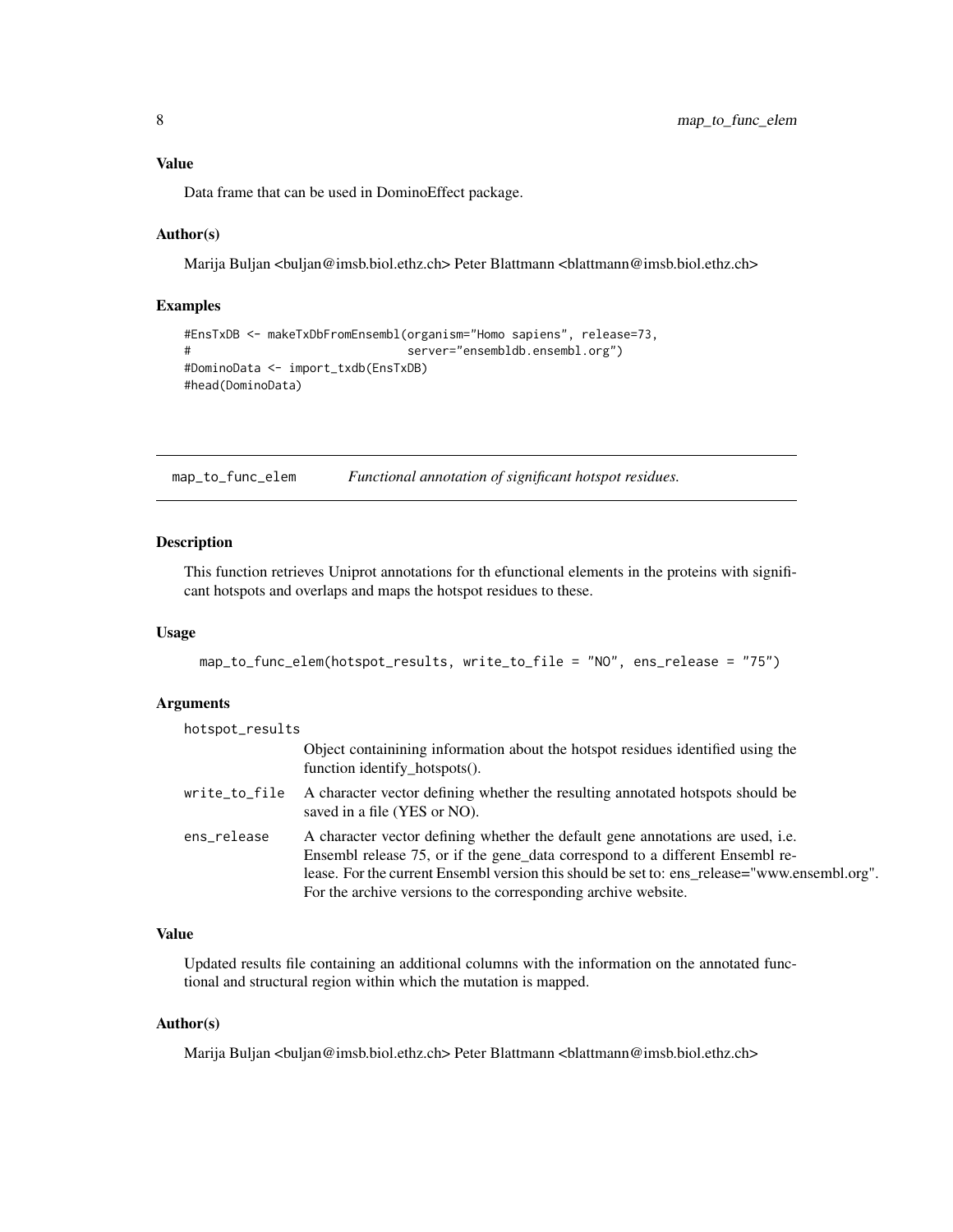# map\_to\_func\_elem 9

# Examples

```
data("TestData", package = "DominoEffect")
data("DominoData", package = "DominoEffect")
data("SnpData", package = "DominoEffect")
hotspot_mutations <- identify_hotspots(TestData, DominoData, SnpData)
hotspot_mutations <- map_to_func_elem(hotspot_mutations,
write_to_file = "NO", ens_release = "75")
```

```
head(hotspot_mutations)
```